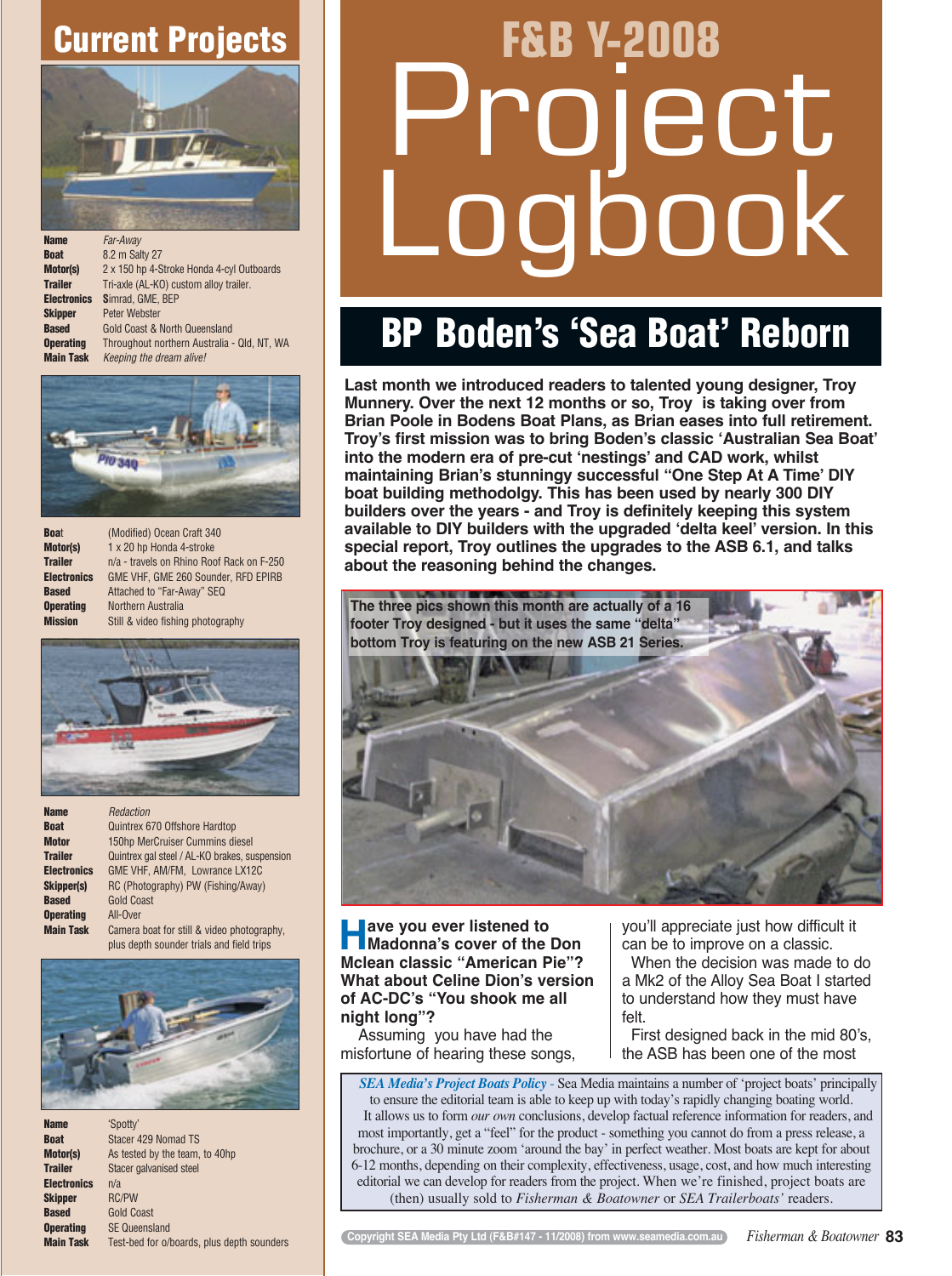

successful plate alloy boats ever designed in Australia with hundreds of plans sold all around the world.

But it was time for a freshen up and the first model to go under the knife is the walkaround version.

So what's new in the Mk2?

There are three main areas that have developed.

Firstly, the styling. Just as we've moved on from mullets, legwarmers, and day glow coloured suits, so too the ASB's classic styled cabin and layouts were starting to show their age.

The emphasis for the new version has been on balancing exterior and interior space, always difficult for a centre-cabin boat. but there is now the standard two V - berths down either side with room in between for a porta potti to keep the better half happy. The cockpit has a dedicated locker in aft starboard corner for a dual battery setup with isolating switch, and the transom door to port. In keeping with the Boden Boat Plans tradition of builders customising their boats, directly forward of the OBM is a clear space where a bait board, live bait tank or whatever can be installed.

Under the cockpit floor outboard there's just lots of foam but down the middle of the boat is a 600mm wide trench which gives access to the fuel tank aft but can house a kill tank or extra stowage forward if required.



The second big change was the design and construction method. For the first time, in addition to the one logical step after another method, Boden Boat Plans is offering kit boat style construction.

When the boat was first drawn back in the mid 80's, home computers were just about the same size and cost of the average home and CNC machines weren't invented yet! The original ASB plan set is a reminder of times when real draftsmen worked at real drawing boards using the time honoured traditions of ships curves, battens & weights, and Simpsons Rules to meticulously tell the construction story.

The new version is all digital. The same skills are involved but now the PC gives us the answers. The trick of course is knowing what questions to

ask. A designer will still make all the same mistakes, it's just that now you can make them 1000 times faster!

This means that the boat has been built 100's of times in the digital world before the first piece of ally is cut. The final version is more accurate and any modification can be quickly evaluated.

The third big development is the option of the delta hull form. This is essentially a triangular "wedge" along the keel line of the boat.

The evolution for the ASB hull really began about 4 years ago. I had designed a 4.5m aluminuim boat which I wanted to build for myself. I went and visited Brian Poole so that he could cast an eye and opinion over my work. At the time, Brian had been doing some work with the Australian army's RIBs which had the delta hull form. He suggested (I almost say dared!) that I could incorporate the feature into the hull shape.

At first I was a bit reluctant but after drawing and refining the hull shape the advantages of this hull form became apparent. Apart from the obvious benefit of faster planing, the other advantages of the delta hull form are improved stability at rest (without a deep draft), and the use of a standard leg length motor with power head still well clear of water.